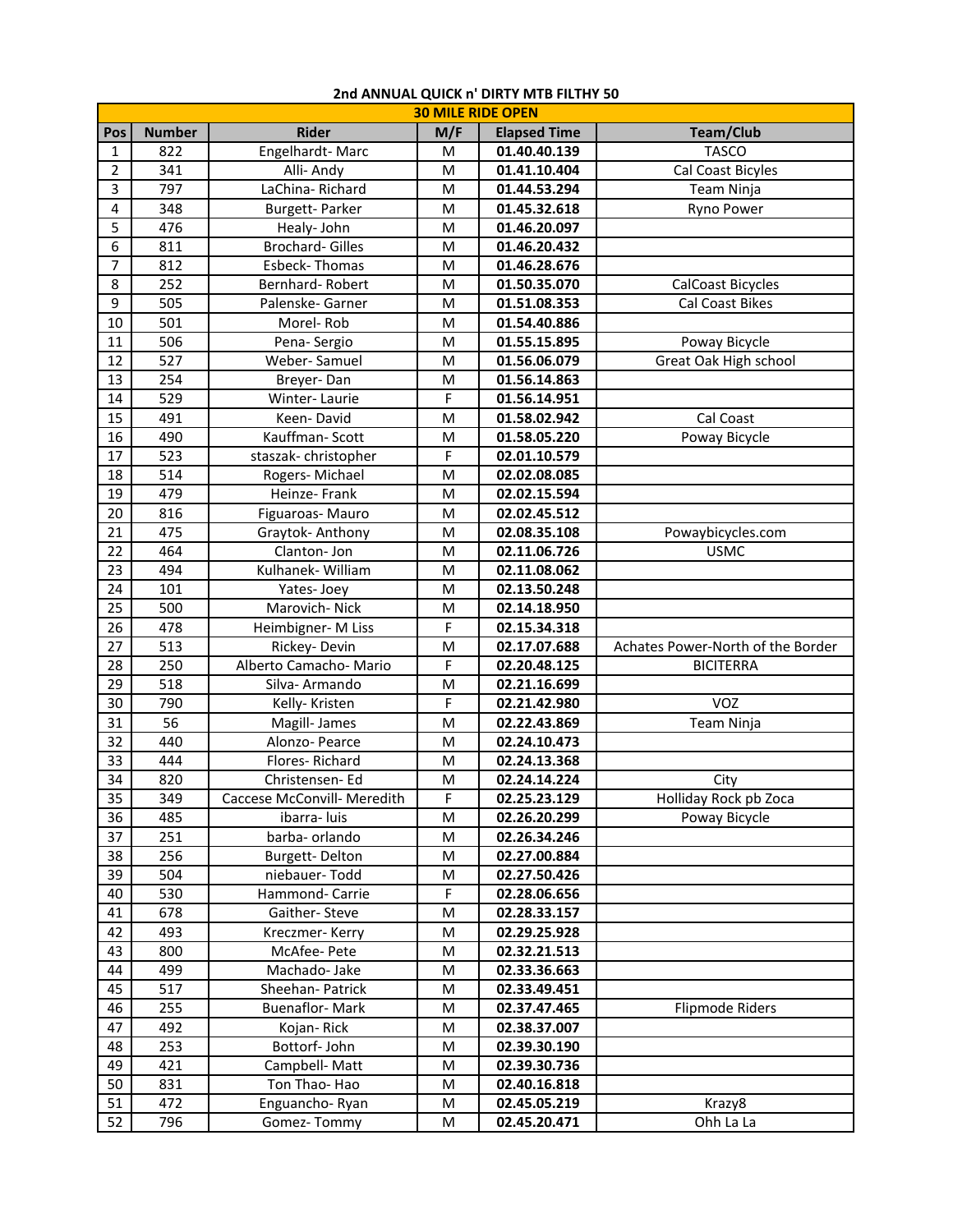| <b>30 MILE RIDE OPEN</b> |                  |                               |             |                              |                              |  |  |  |
|--------------------------|------------------|-------------------------------|-------------|------------------------------|------------------------------|--|--|--|
| Pos                      | <b>Number</b>    | <b>Rider</b>                  | M/F         | <b>Elapsed Time</b>          | <b>Team/Club</b>             |  |  |  |
| 53                       | 528              | White-Andrew                  | M           | 02.45.53.014                 |                              |  |  |  |
| 54                       | 468              | <b>DELEON-ZANE</b>            | M           | 02.45.53.015                 | KRAZY <sub>8</sub>           |  |  |  |
| 55                       | 480              | heppner-shane                 | M           | 02.46.39.369                 |                              |  |  |  |
| 56                       | 502              | negron-andres                 | M           | 02.46.50.546                 |                              |  |  |  |
| 57                       | 522              | Starkey- Scott                | M           | 02.48.43.492                 | Poway bicycle                |  |  |  |
| 58                       | 474              | gary-jermaine                 | M           | 02.52.01.212                 |                              |  |  |  |
| 59                       | 497              | Link-Wayne                    | M           | 02.52.17.226                 |                              |  |  |  |
| 60                       | 498              | Logan-Andy                    | M           | 02.52.18.540                 |                              |  |  |  |
| 61                       | 487              | Janis-Jennifer                | F           | 02.55.34.252                 | Skyflash Holiday Rock        |  |  |  |
| 62                       | $\overline{520}$ | So-Jhonar                     | M           | 02.58.31.486                 |                              |  |  |  |
| 63                       | 833              | Sue-Missy                     | F           | 02.59.09.126                 | TBG Timing/Orange Sports Bra |  |  |  |
| 64                       | 516              | schrowe-travis                | M           | 02.59.10.744                 |                              |  |  |  |
| 65                       | 471              | Drake- Angelika               | F           | 03.02.24.854                 |                              |  |  |  |
| 66                       | 481              | hobart- Craig                 | M           | 03.03.32.064                 |                              |  |  |  |
| 67                       | 465              | Colbert-Alex                  | M           | 03.03.33.950                 |                              |  |  |  |
| 68                       | 466              | Crosby- Patrick               | M           | 03.08.17.825                 | Just Banged it Out           |  |  |  |
| 69                       | 526              | Vevia- Kristina               | F           | 03.08.17.846                 |                              |  |  |  |
| 70                       | 639              | harloff- don                  | M           | 03.09.06.626                 |                              |  |  |  |
| 71                       | 515              | Sahota-Daman                  | M           | 03.15.24.885                 |                              |  |  |  |
| 72                       | 467              | Cruz-Basilides                | M           | 03.15.48.419                 |                              |  |  |  |
| 73                       | 488              | Johnson-Jonathan              | M           | 03.20.31.594                 |                              |  |  |  |
| 74                       | 496              | Lin-Nick                      | M           | 03.26.37.798                 |                              |  |  |  |
| 75                       | 463              | Chang-Garett                  | M           | 03.26.37.840                 |                              |  |  |  |
| 76                       | 486              | Ikari-Yuki                    | F           | 03.26.38.417                 |                              |  |  |  |
| 77                       | 503              | Ni- Jerry                     | M           | 03.26.40.505                 |                              |  |  |  |
| 78                       | 482              | hobart-Tanya                  | F           | 03.27.10.233                 |                              |  |  |  |
| 79                       | 819              | Bonilla-MIlton                | M           | 03.28.54.641                 |                              |  |  |  |
| 80                       | 181              | Galatis-Kevin                 | M           | 03.29.25.821                 |                              |  |  |  |
| 81                       | 461              | Carreon III- Ricardo          | M           | 03.30.26.662                 | www.powaybicycle.com         |  |  |  |
| 82                       | 807<br>649       | Joye- Jeff<br>MARSHALL- KASEY | M           | 03.33.47.819<br>03.35.40.610 |                              |  |  |  |
| 83                       | 484              |                               | M<br>F      | 03.36.34.078                 |                              |  |  |  |
| 84<br>85                 | 640              | Hughes-Jan<br>Inguito-Hector  | M           | 03.36.41.509                 | The Bike Shop Temecula       |  |  |  |
| 86                       | 629              | Godfrey-Derek                 | M           | 03.39.10.658                 | <b>Hot Mess Express</b>      |  |  |  |
| 87                       | 658              | Silberstein-Lee               | $\sf M$     | 03.39.31.635                 | Hot Mess Express             |  |  |  |
| 88                       | 521              | St.Germain- Karen             | F           | 03.41.44.875                 |                              |  |  |  |
| 89                       | 470              | Dieckman-James                | M           | 03.45.11.947                 |                              |  |  |  |
| 90                       | 462              | castro-nancy                  | F           | 03.48.55.735                 |                              |  |  |  |
| 91                       | 507              | perez-edgar                   | M           | 03.55.51.688                 |                              |  |  |  |
| 92                       | 483              | Holliday- Chris               | M           | 04.25.51.949                 |                              |  |  |  |
| 93                       | 824              | Beck-Tony                     | ${\sf M}$   | 04.26.12.049                 | <b>River Cyclery</b>         |  |  |  |
| 94                       | 495              | Lauricha-Nicole               | F           | 04.26.23.077                 | iDabble                      |  |  |  |
| 95                       | 508              | Polanco-Zackary               | M           | 04.32.03.803                 |                              |  |  |  |
| <b>DNF</b>               | 324              | Grace-Robert                  | M           | --.--                        | Ramona High School           |  |  |  |
| <b>DNF</b>               | 469              | Dickey-Rubio-Tony             | M           | --.--                        | Poway Bicycle                |  |  |  |
| <b>DNF</b>               | 509              | Pratte-Bob                    | M           | --.--                        |                              |  |  |  |
| <b>DNF</b>               | 510              | Pratte-Francie                | $\mathsf F$ | --.--                        | Grover Girls                 |  |  |  |
| <b>DNF</b>               | 512              | Reed-Laura                    | F           | --.--                        |                              |  |  |  |
| <b>DNF</b>               | 524              | Vallejo-Offad                 | M           | --.--                        |                              |  |  |  |
| <b>DNF</b>               | 525              | Vallejo-Tanner                | M           | --.--                        |                              |  |  |  |
| DNS                      | 246              | Wojcik-Benjamin               | M           | --.--                        | North County Composite       |  |  |  |
| <b>DNS</b>               | 477              | Heilsberg-Stu                 | M           | --.--                        | <b>Breakaway Training</b>    |  |  |  |
| <b>DNS</b>               | 489              | Johnson-Laura                 | $\mathsf F$ | --.--                        |                              |  |  |  |